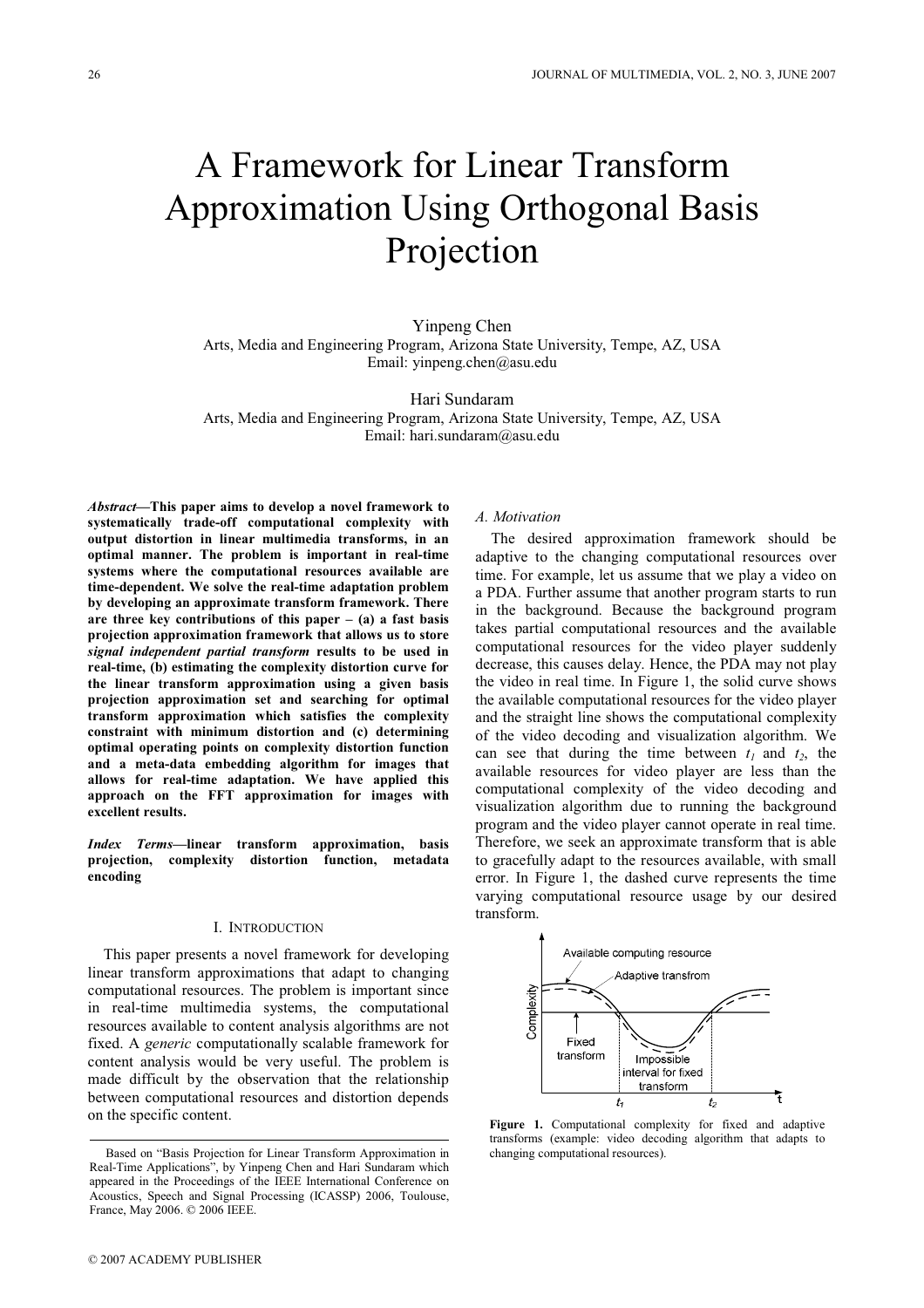# B. Related Work

There has been prior work on fast transform approximation. In [12,20,28], several fast FFT pruning techniques are proposed. They reduced the number of operations by only computing a subset of output coefficients. A FFT approximation technique suitable for on-chip spectral BIST signal generation and analysis is proposed in [9]. In [13,27], the authors propose several algorithms for pruning 1-D DCT. Fast, recursive DCT algorithm based on the sparse factorizations of the DCT matrix are proposed in [3,11,15]. Besides 1D algorithms, two-dimensional DCT algorithms have also been investigated in [2,8,10,18,26]. These fast DCT algorithms require fixed-point multiplications and need 32-bit data bus, which is costly in VLSI implementation and handheld devices. To solve this problem, Liang [17] proposed fast multiplierless approximations of DCT with lifting scheme.

There has been prior work on adaptation in multimedia. The computational efficient transforms in video coding was proposed in [19,30]. There has been work on complexity-scalable coders by focusing on various aspects  $[1,4,14,21,23,24]$ . In the area of adaptive multimedia streaming, [16,32] focused on content adaptive transcoding. Schaar [25] proposed a generic rate-distortion-complexity model that can generate MPEG-21 Digital Item Adaptation (DIA) descriptions for image and video decoding algorithms. In more theoretical work [22] the authors look at properties of approximate transform formalisms and [29] looks at relationship between Kolmogorov complexity and distortion.

However several issues remain  $-$  (a) while there has been some success in complexity scalable decoders, there are no formal generic adaptation strategies to guide us for other content analysis applications, (b) given a specific transform (say DCT) approximation and distortion, there is no framework that enables us to systematically change the approximation in real-time to take advantage of additional computational resources to minimize distortion.

#### C. Our approach

There are three key ideas in this paper. First we show that a linear transform can be efficiently approximated with low computational complexity using a basis projection technique. Then we show that for a linear transform, there exists a complexity distortion curve, that is estimated using a basis projection set. Finally we show how optimal operating points from the C-D curve can be added as metadata to the images, with about 1.5% increase in the size of the image. We use the FFT as the linear transform, and apply the polynomial basis projection and Haar wavelet basis projection to approximate FFT for image. We show excellent results on the standard Lena image. This paper builds upon our current work [6].

This paper is organized as follows. In Section II, we define the optimal approximation for a single input and present a basis projection approximation algorithm. We apply the basis projection approximation algorithm on Fast Fourier Transform (FFT) for 8x8 image block by using polynomial basis and Haar wavelet basis in Section III. In Section IV, We define the optimal approximation for input set and present an estimation algorithm by using the basis projection approximation for single input. In Section V, we define the complexity distortion function and basis set complexity distortion function (BSCDF) for linear transform approximation on input set. We also propose a fast algorithm to estimate basis set complexity distortion function (BSCDF) and present how to estimate optimal approximation using BSCDF. In Section VI, we discuss how to encode and decode metadata for resource adaptive approximations in real time. We show the experimental results in Section VII and conclude the paper in Section VIII.

#### II. BASIS PROJECTION APPROXIMATION

We now formally define the technical problem of linear transform approximation for a single input, and present our basis projection solution. Let T be the linear transform that we wish to approximate, and let x and  $y$  be the input and output vectors respectively (i.e.  $y = Tx$ ). For definiteness, assume that T is an  $MxM$  matrix, and x and y are  $Mx1$  dimensional vectors. Let  $C(T)$  represent the computational complexity of the transform T. Let  $\overline{T}$  be the approximate transform and  $C(\tilde{T})$  be the computational complexity of the approximation. Let the computational resources available to compute the transform be C. Then the optimal approximate transform  $\tilde{T}_{x}(C)$  for the input x for available computational resource  $C$  is defined as follows:

$$
\tilde{T}_x^*(C) \triangleq \underset{\tilde{T}:C(\tilde{T}) \leq C}{\arg \min} \|Tx - \tilde{T}x\|, \tag{1}
$$

where ||·|| is the norm operator. The equation indicates that the optimal approximate transform  $\tilde{T}^*_{x}(C)$  minimizes output distortion while satisfying computational complexity constraints C. Note that the optimal approximation transform might not be computable because the size of searching space for all possible approximations is infinite.

In this paper, when we refer to complexity, it is computational complexity of the transform. We shall assume that a single real addition, subtraction, or multiplication use equivalent computing costs and they are all considered to cost one operation. This is also true for some of the DSP chips. The case when the costs are different is easily handled by using appropriate weights in the calculations.

We now propose our *basis projection approximation* technique which is computable and scalable. Using this technique, a linear transform can be efficiently approximated with low computational complexity. We represent the approximation  $\tilde{T}$  as a composition of operators:  $\tilde{T} = TP$ , where P is a linear projection operator  $(MxM \text{ matrix})$ . In order to see how this can be used, let P  $= B_k B_k^{\mathrm{T}}$  where  $B_k$  includes k orthonormal basis (e.g. Haar wavelet basis).  $B_k$  is an *Mxk* matrix with only k column vectors and the column vectors of  $B_k$  are orthonormal. Then the output and the distortion are calculated as follows: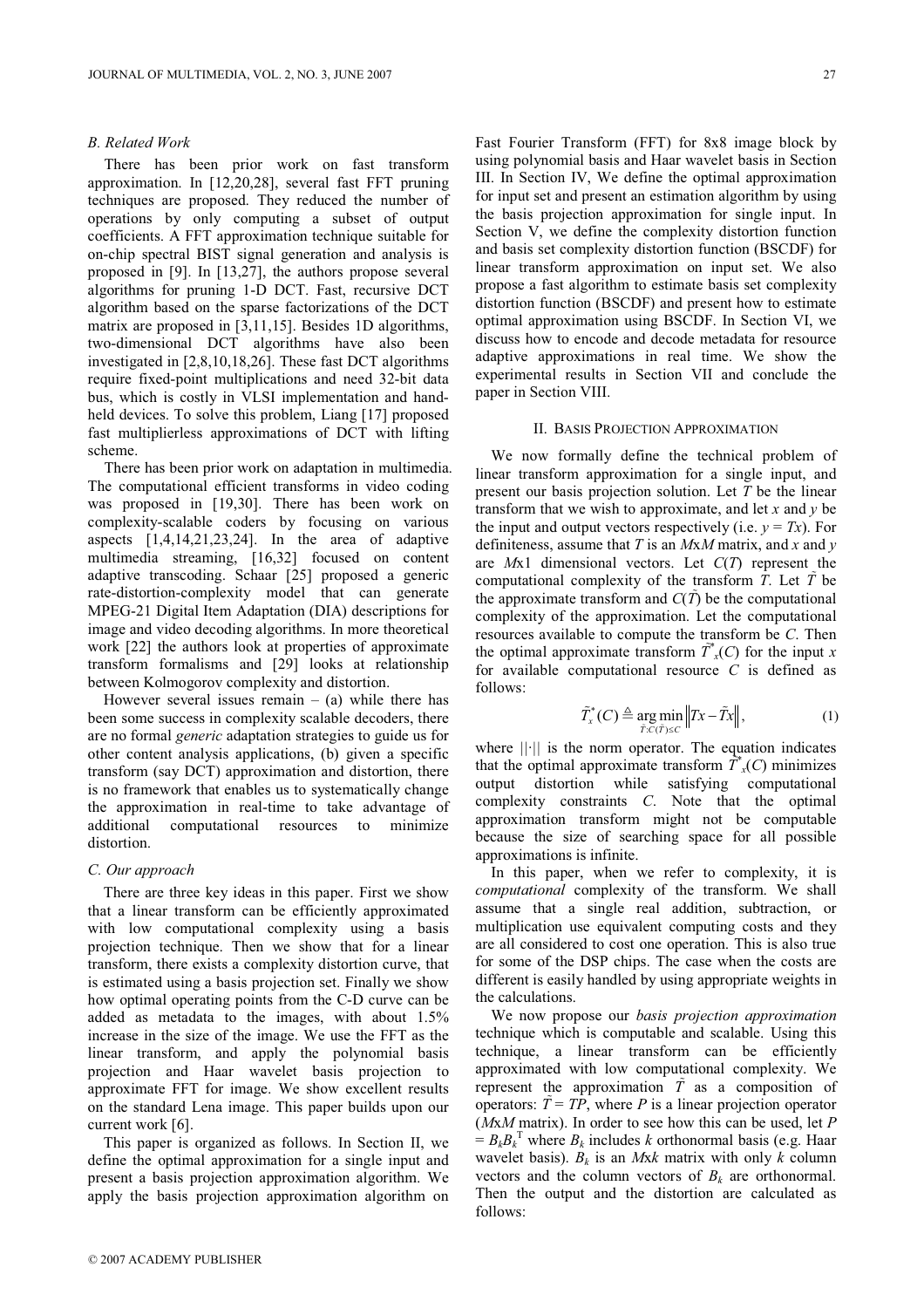$$
\tilde{T}x = TB_k B_k^T x
$$
  
 
$$
\|\tilde{T}x - Tx\| = \|T(I - B_k B_k^T)x\|
$$
 (2)

This decomposition allows us to compute  $Tx$  into two steps – (a) project x onto a set of basis  $B_k$  (i.e.  $B^T_k x$ ), then (b) project the result onto  $TB_k$ . The significant advantage is that  $TB_k$  is independent of the input, and can be precomputed and stored offline. We only need compute  $B^T{}_{k}x$ and combine with the stored  $TB_k$  matrix during real-time computation. A good choice of basis set  $B_k$ , can ensure that overall computational complexity of two step projections is significantly less than the computational complexity of the exact transform  $C(T)$ . Note that if  $B_k$ were an MxM matrix (i.e.  $k=M$ ) which means  $B_k$  is complete, and then there is no approximation error. The general basis projection approximation diagram is shown in Figure 2.



Figure 2: Diagram of basis projection approximation.  $x$  is the input, T is the exact transform operator,  $B_k$  is the basis set and T is the approximation operator.

In the next section, we shall show how to use this basis projection approximation technique for 2D FFT approximation on 8x8 image block.

# III. FFT APPROXIMATION

In this section, we apply basis projection approximation technique on the 2D FFT approximation, using two orthogonal basis set (orthogonal polynomial basis and Haar wavelet basis). We chose the FFT as it is a widely used linear transform in multimedia applications. Our approach is complementary to aready existing efficient FFT implementations.

We analyze the computational complexity of 2D FFT approximation for an 8x8 image block. Mathematically, an 8x8 image block can be represent as a 64x1 real vector and FFT operator can be represented as a 64x64 complex matrix. Note the exact 2D FFT has a fixed computational complexity, over all inputs. It is straightforward to show that the 2D FFT for an 8x8 real block requires 596 operations.

# A. FFT approximation using orthogonal polynomial basis

We now propose FFT approximation using 2D separable orthogonal polynomial basis (Legendre polynomials). Table 1 shows these orthogonal polynomial basis functions at three resolutions. Note that higher resolution includes the basis function of lower resolution (i.e. resolution 0, 1, 2 have 1, 3, and 5 basis functions respectively).

| Table 1: Orthogonal polynomial basis functions |                                             |  |  |  |
|------------------------------------------------|---------------------------------------------|--|--|--|
| <b>Resolution</b>                              | <b>Orthogonal polynomial basis function</b> |  |  |  |
|                                                |                                             |  |  |  |
|                                                |                                             |  |  |  |
|                                                |                                             |  |  |  |
|                                                | $(3x^2-1)/2$                                |  |  |  |
|                                                |                                             |  |  |  |
|                                                |                                             |  |  |  |

These basis functions can be easily represented using basis matrix  $B_k$ . Since we deal with 8x8 image block,  $B_k$  is a 64xk matrix.  $k$  equals 1, 3 and 5 at resolution J=0,1 and 2 respectively.

The forms of FFT matrices of polynomial basis functions are shown in Figure 3. The approximation using polynomial basis only estimate the FFT coefficients at the first row and the first column. This is because the polynomial basis we use are  $x-y$  separate. For example, the basis  $(3y^2-1)/2$  only changes along the y direction with no change along the  $x$  direction. Thus, in the  $x$  direction, the energy of basis  $(3y^2-1)/2$  focuses on the zero frequency ( $\omega_x=0$ ). Therefore, the FFT of basis  $(3y^2-1)/2$ only has nonzero coefficients on the first column.



Figure 3: FFT matrix pattern for polynomial basis at resolution J=0,1,2. Shaded regions are the non-zero components and do not indicate the magnitude.

Table 2 shows the computational complexity of FFT approximation using orthogonal polynomial basis (Legendre polynomials). As we discussed in Section II, the computational complexity of FFT approximation using polynomial basis projection includes two parts: (a) Projection of input onto  $B_k$  (i.e.  $B^T_k(x)$ ) and (b) projection of the result on  $TB_k$ . The exact FFT transform of polynomial basis  $TB_k$  is pre-computed and stored offline.

Table 2: Complexity (number of operations) of FFT approximation using polynomial basis projection

| <b>Resolution</b><br><b>Operation</b> | $J=0$ | $J=1$ | $J=2$ | <b>Exact</b><br>RRT |
|---------------------------------------|-------|-------|-------|---------------------|
| Projection onto $B_k$                 |       | 14.   | 159   |                     |
| Projection onto $TB_k$                |       |       | 28    |                     |
| Total                                 |       |       | 187   | 596                 |

We can find that the computational complexity of first projection (projection of input  $x$  onto the polynomial basis  $B_k$ ) is much more than the second projection (projection of result on to  $TB_k$ ). This is because of two reasons. First, most elements in the result of exact FFT on polynomial basis (i.e.  $TB_k$ ) are zero (shown in Figure 3). The second reason is that the number of basis is small. At resolution  $J=0,1,2$ , we only have 1, 3, 5 polynomial basis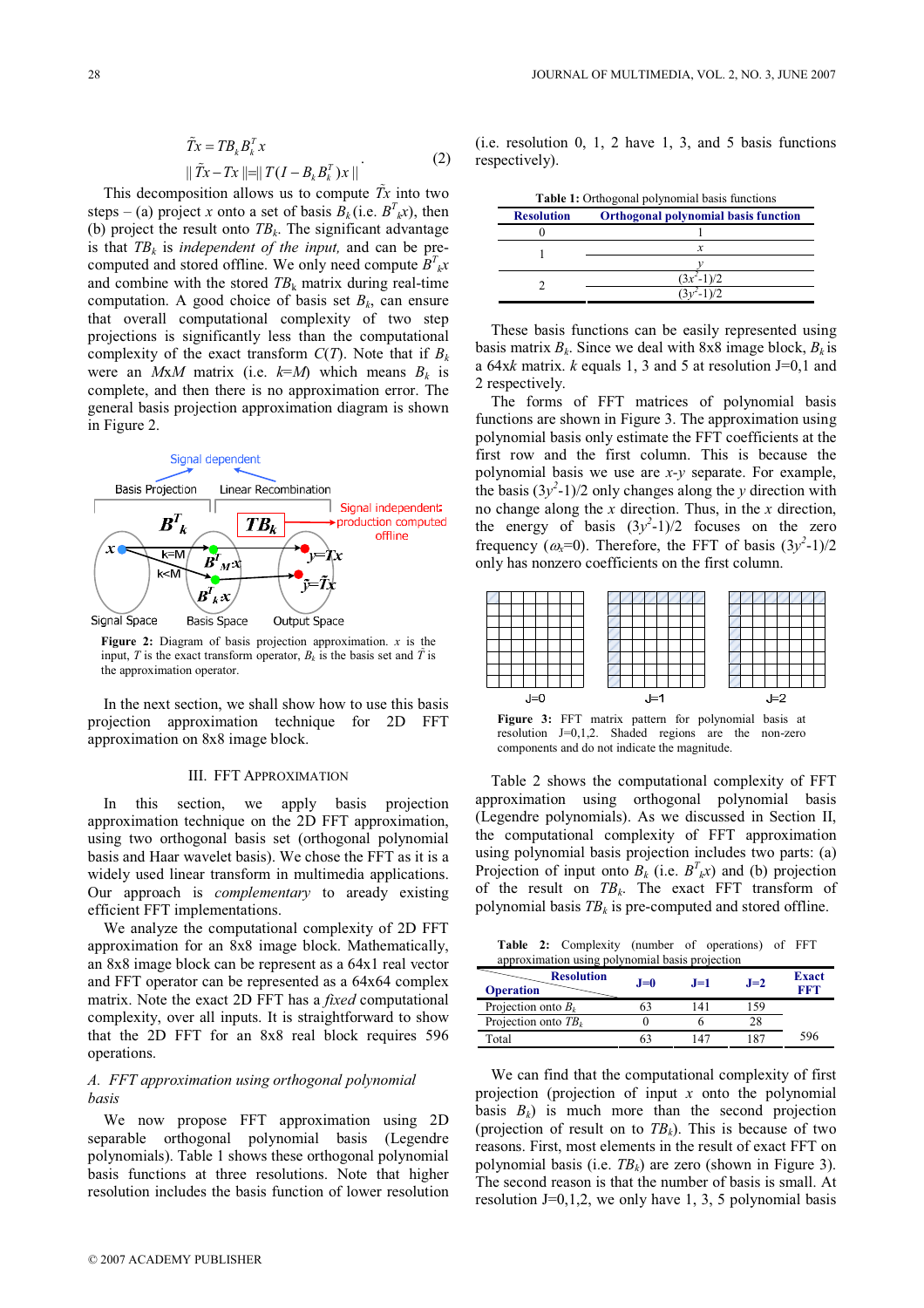$(k=1,3,5)$ . This results in the smaller dimension of  $TB_k$  $(Mxk)$ .

# B. FFT approximation using Haar wavelet basis

In this section, we present FFT approximation using Haar wavelet basis projection. The 2D nonstandard Haar wavelet basis decomposition [31] for an 8\*8 image block  $(x)$  can be represented as:

$$
x'_{J} = c_{0,0}^{0} \phi \phi_{0,0}^{0} + \sum_{j=0}^{J-1} \sum_{k=0}^{2^{j}-1} \sum_{l=0}^{2^{j}-1} (d_{k,l}^{j} \phi \psi_{k,l}^{j} + e_{k,l}^{j} \psi \phi_{k,l}^{j} + f_{k,l}^{j} \psi \psi_{k,l}^{j}), (3)
$$

where  $x'$  is the Haar wavelet approximation of image block x at the J<sup>th</sup> resolution,  $c^0_{0,0}$  and  $\phi\phi^0_{0,0}$  are the scaling coefficient and scaling function respectively,  $d^j_{kl}$ and  $\phi \psi_{k,l}^j$  are the  $(k,l)^{th}$  horizontal wavelet coefficient and function at the  $(j+1)^{th}$  resolution,  $e^{j}_{k,l}$  and  $\psi \phi^{j}_{k,l}$  are the  $(k,l)^{th}$  vertical wavelet coefficient and function at the  $(j+1)^{th}$  resolution,  $f_{k,l}^{j}$  and  $\psi \psi_{k,l}^{j}$  are the  $(k,l)^{th}$  diagonal wavelet coefficient and function at the  $(j+1)^{th}$  resolution. The nonstandard Haar wavelet basis is shown in Figure 4. The plus signs and minus signs are  $+1$  and  $-1$  and the blank region is 0. Each wavelet function is an 8x8 matrix. Note the higher resolution basis set includes the basis in the lower resolution. In Figure 4, there are 1, 4, 16 Haar wavelet basis at resolution J=0,1,2 respectively.



Figure 4: 2D nonstandard Haar wavelet basis

The 2D Haar wavelet basis can be easily represented using basis matrix  $B_k$ .  $B_k$  is a 64xk matrix, each column is a basis.  $k$  equals 1, 4 and 16 at resolution J=0,1 and 2 respectively. The higher resolution basis set includes the basis at the lower resolution. Since Haar wavelet basis are orthogonal, the columns of  $B_k$  are orthogonal. We do not consider resolution J=3, because when J=3 the Haar wavelet basis is complete for 8x8 image block and the basis projection approximation is equivalent to the exact FFT. The patterns of FFT matrices (i.e.  $TB_k$ ) of Haar wavelet basis functions are shown in Figure 5. We find that more non-zero coefficients are introduced as the resolution J increases. This is because the higher resolution Haar wavelet basis contribute to the higher frequency FFT coefficients. At basis resolution J=2, the zero coefficients only lie on the fifth column and the fifth row. These frequencies are related to the Haar wavelet basis that only lie at resolution J=3. Comparing with FFT matrices of polynomial basis functions (ref. Figure 3), we can see FFT matrices of Haar wavelet basis have more nonzero coefficients at resolution J=1 and 2.



Figure 5: FFT matrix pattern for Haar wavelet basis at resolution J=0,1,2. Shaded regions are the non-zero components and do not indicate the magnitude.

In similar manner with polynomial basis projection, the computation complexity also includes the complexity of projecting input x on  $B_k$  and the complexity of projecting  $B^{T}_{k}$  on  $TB_{k}$  (ref. (2)). The exact FFT transform of Haar wavelet basis (i.e.  $TB_k$ ) is pre-computed and stored offline. Table 3 shows the computational complexity of FFT approximation using Haar wavelet basis projection.

Table 3: Computational complexity (number of operations) of FFT approximation using Haar wavelet basis projection

| <b>Resolution</b><br><b>Operation</b> | $J=0$ | $J=1$ | $J=2$ | <b>Exact</b><br>FFT |
|---------------------------------------|-------|-------|-------|---------------------|
| Projection onto $B_k$                 |       |       |       |                     |
| Projection onto $TB_k$                |       |       |       |                     |
| Total                                 |       | 70    | 183   | 596                 |
|                                       |       |       |       |                     |

We can see that as the resolution J increases, complexity of projection of input x onto Haar wavelet basis  $B_k$  increases slowly while the complexity of projection of  $B^T{}_{k}x$  onto  $TB_k$  increases rapidly. And at resolution J=2, the projection of  $B^{T}_{k}x$  onto  $TB_{k}$  requires more complexity than the projection of input x onto Haar wavelet basis  $B_k$ . This is because we save more computations in the projection of input  $x$  onto the higher resolution basis by using the intermediate results, which are computed during the projection of the input  $x$  onto the lower resolution basis.

We now compare the computational complexity of FFT approximation using polynomial basis projection  $(FFT_{poly})$  with FFT approximation using Haar wavelet basis projection  $(FFT_{Haar})$ . They have the same complexity at resolution J=0. This is because both approximations only compute the lowest frequency coefficient (top-left coefficient) which requires 63 operations. At resolution J=1, the complexity of  $FFT_{Haar}$  is much less than  $FFT_{poly}$ . This is because in projection onto  $B_k$ , FFT<sub>Haar</sub> saves more computations due to the intermediate results computed during the projection onto the low resolution basis. At resolution J=2, the complexity of  $FFT_{Haar}$  is close to the complexity of  $FFT_{poly.}$  Although  $FFT_{Haar}$  saves more computations in projection of input x onto basis  $B_k$ , it costs more computations in another projection – projection  $B_kx$  onto  $TB_k$ . This is because the number of basis elements – k increases exponentially  $(k=2^{2(J-1)})$  with respect to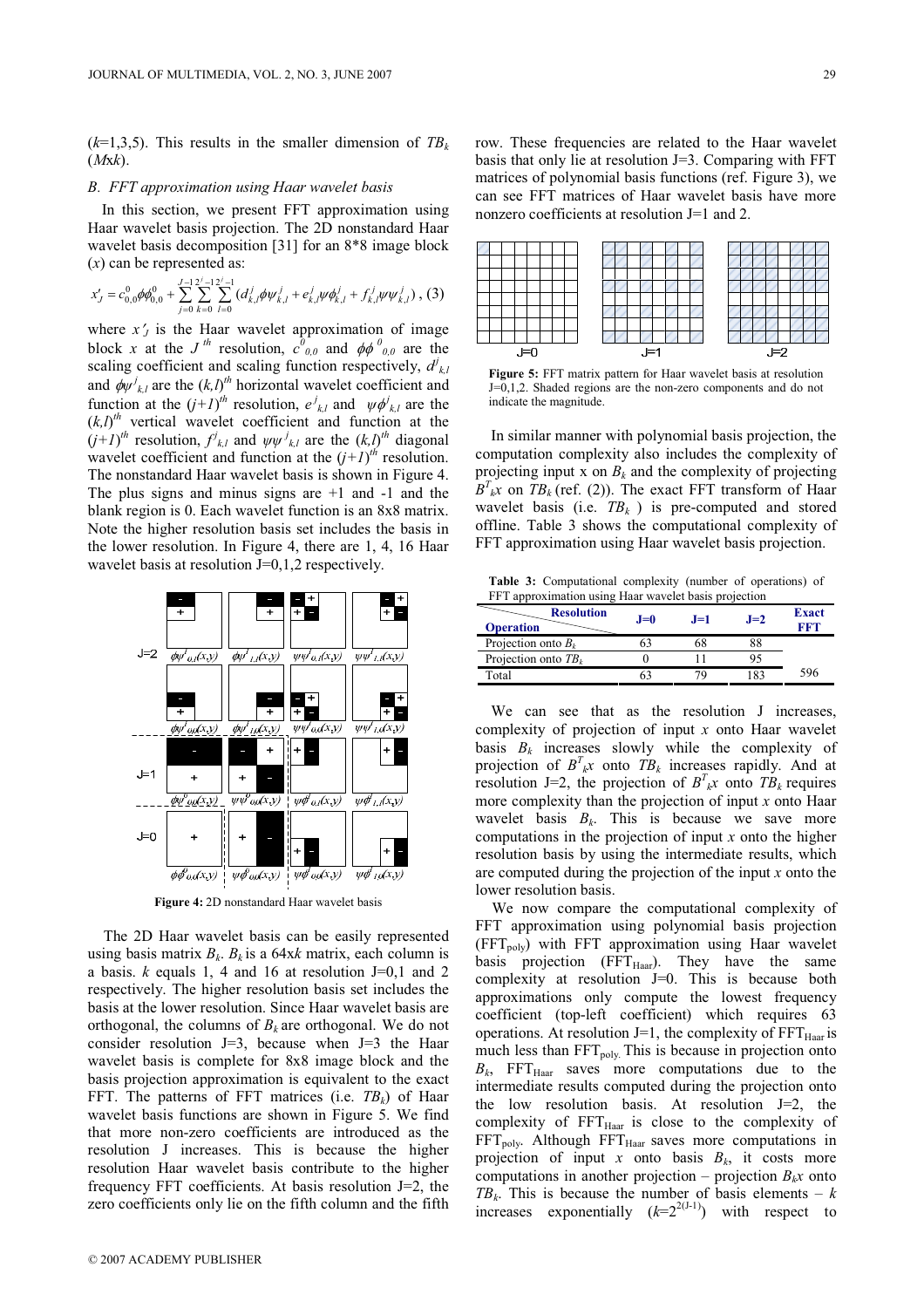resolution J in FFT $_{\text{Haar}}$  while k increase linearly (k=2J+1) in  $FFT_{poly}$ . At resolution J=2,  $FFT_{Haar}$  has 16 basis while  $FFT<sub>poly</sub>$  only has 5 basis.

#### IV. LINEAR TRANSFORM APPROXIMATION FOR INPUT SET

In this section, we define the technical problem of linear transform approximation for input set and present our solution by using approximation for single input (ref. Section II). For example, we assume that we compute the FFT approximation for all 8x8 image blocks of a given image. Each image block is a single input and the entire image is the input set. The problem is to select proper approximation operator for each image block such that the overall transform computational complexity satisfies the resource complexity constraint and the overall distortion is minimized.

Let us denote the input set (e.g. image) as  $X = \{x_i\}$ where  $x_i$  is the i<sup>th</sup> element (e.g. image block). Let  $TX = \{Tx_i\}$  be the results of exact transform T for the input set. Let  $\tilde{T} = \{\tilde{T}_i\}$  be the approximation set where  $\tilde{T}_i$  is the approximation operator for the corresponding input element x<sub>i</sub>. Thus the approximation result is  $\tilde{T}X=\{\tilde{T}x_i\}$ . In the case of the FFT approximation for all 8x8 image blocks of an image,  $T$  is the FFT operator. Each image block is an input element  $x_i$  and the entire image is an input set X. The result of exact FFT for image block  $x_i$  is  $Tx_i$ . The result of approximate FFT of the image is  $TX$  $(\tilde{T}X=\{\tilde{T}_{i}\tilde{x}_{i}\})$ , where  $\tilde{T}_{i}$  is the FFT approximation operator for image block  $x_i$ .

For the sake of definiteness, assume that each element of input set (i.e.  $x_i$ ) is an Mx1 dimensional vector, and its corresponding approximate operator (i.e.  $\tilde{T}_i$ ) is an  $MxM$ matrix. In the example of computing approximate FFT of 8x8 image blocks, M equals 64 (each image block can be represented as a 64x1 vector).

We define the computational complexity of approximation set as the average number of operations per input element:

$$
C(\tilde{\boldsymbol{T}}) \triangleq \frac{1}{N} \sum_{i=1}^{N} C(\tilde{T}_i), \qquad (4)
$$

where  $C(\tilde{T})$  is the computation complexity of approximation operator  $\tilde{T}_i$  for the i<sup>th</sup> input element, N is the number of input elements.

The optimal approximation  $\tilde{T}_{X}^{*}(C)$  for an input set X for the linear transform  $T$  under a computational complexity constraint C is defined as follows:

$$
\tilde{T}_X^*(C) \triangleq \underset{\tilde{T}:C(\tilde{T})\leq C}{\arg \min} \frac{1}{N} \sum_{i=1}^N ||Tx_i - \tilde{T}_i x_i||, \qquad (5)
$$

where  $C(\tilde{T})$  is the computational complexity of approximation set  $\tilde{T}$  (ref. (4)) and N is the cardinality of the input set  $X$  ( $|X|=N$ ). The equation indicates that the optimal approximation is the combination of approximation operators with minimum average output distortion while satisfying computational complexity constraint C. The optimal approximation  $\tilde{T}_X^*(C)$  is related to the computational complexity constraint C and the input set X. Note that  $\tilde{T}_X^*(C)$  may not be unique.  $T_X^*(C)$ 

may not be computable because the size of searching space for all possible approximations is infinite.

We now present our estimation solution. We simplify the problem by adding a constraint that each approximation element  $\tilde{T}_i$  belongs to a given basis projection approximation set (e.g. Haar) **B** ( $\mathbf{B} = \{b_i\}$ ). Each element of B is a basis projection approximation operator (ref. Section II). The optimal approximation set  $\tilde{T}_X^*(C|\mathbf{B})$  under the constraint **B** is defined as follows:

$$
\tilde{T}_X^*(C \mid \mathbf{B}) \triangleq \underset{\tilde{T} = (\tilde{T}_i): \tilde{T}_i \in \mathbf{B}, C(\tilde{T}) \le C}{\arg \min} \frac{1}{N} \sum_{i=1}^N ||Tx_i - \tilde{T}_i x_i||. \tag{6}
$$

In the following two sections, we shall show how to search for the optimal approximation set  $\tilde{T}_{X}^{*}(C|\mathbf{B})$  under different complexity constraints C and how to do adaptive approximations in real-time applications.

# V. COMPLEXITY DISTORTION FUNCTION

In this section, we will (a) establish a theoretical framework for the complexity distortion function  $C(D)$ for linear transform approximation, and (b) obtain a useful estimate of the C-D function using basis set complexity distortion function (BSCDF).

The complexity distortion function  $C(D)$  of a linear transform approximation for an input set  $X$  provides the lower bound of distortion for optimal approximation (ref. (5)) under any complexity constraint C. The BSCDF provides the lower bound of distortion for optimal constraint approximation (ref. (6)).

#### A. Complexity Distortion Function Definition

We now discuss complexity distortion function of linear transform approximation for input set  $X$ . We are motivated by the well established definitions from rate distortion theory [7], to define the relationship between the computational complexity and distortion. For the sake of definiteness, let us assume that the input set  $X$  is an image and the linear transform  $T$  is the FFT. It is easy to see that these results generalize to arbitrary input and linear transforms.

Let  $X$  be an image which is divided into  $N$  blocks  $(X=\{x_i, i=1,..,N\})$ .  $x_i$  is the i<sup>th</sup> image block with size 8x8. The computational complexity of FFT approximation of X (i.e.  $C(T)$ ) is defined as the average number of operations per block (ref. (4)). The *distortion*  $D_x(\tilde{T})$  due to the FFT approximation set  $\mathbf{T} = \{T_i\}$  for an image  $X=\{x_i\}$  is defined as follows:

$$
D_X(\tilde{\bm{T}}) = \frac{1}{N} \sum_{i=1}^{N} D_{x_i}(\tilde{T}_i) = \frac{1}{N} \sum_{i=1}^{N} d(T_{x_i}, \tilde{T}_i x_i), \qquad (7)
$$

where  $\tilde{T}$  is the FFT approximation set  $(\tilde{T} = {\{\tilde{T}_i\}})$ ,  $i=1,...,N$ , each element  $\tilde{T}_i$  is the FFT approximation operator for the corresponding image block  $x_i$ ,  $D_{vi}(\tilde{T}_i)$  is the distortion due to the approximation  $\tilde{T}_i$  for the i<sup>th</sup> image block (i.e.  $x_i$ ), and  $d(·)$  is the distortion measure. We use root mean square (RMS) as the distortion measure. The complexity distortion region  $R_X(C,D)$  for an image X for the FFT approximation is the closure of the set of achievable complexity distortion pairs (C,D).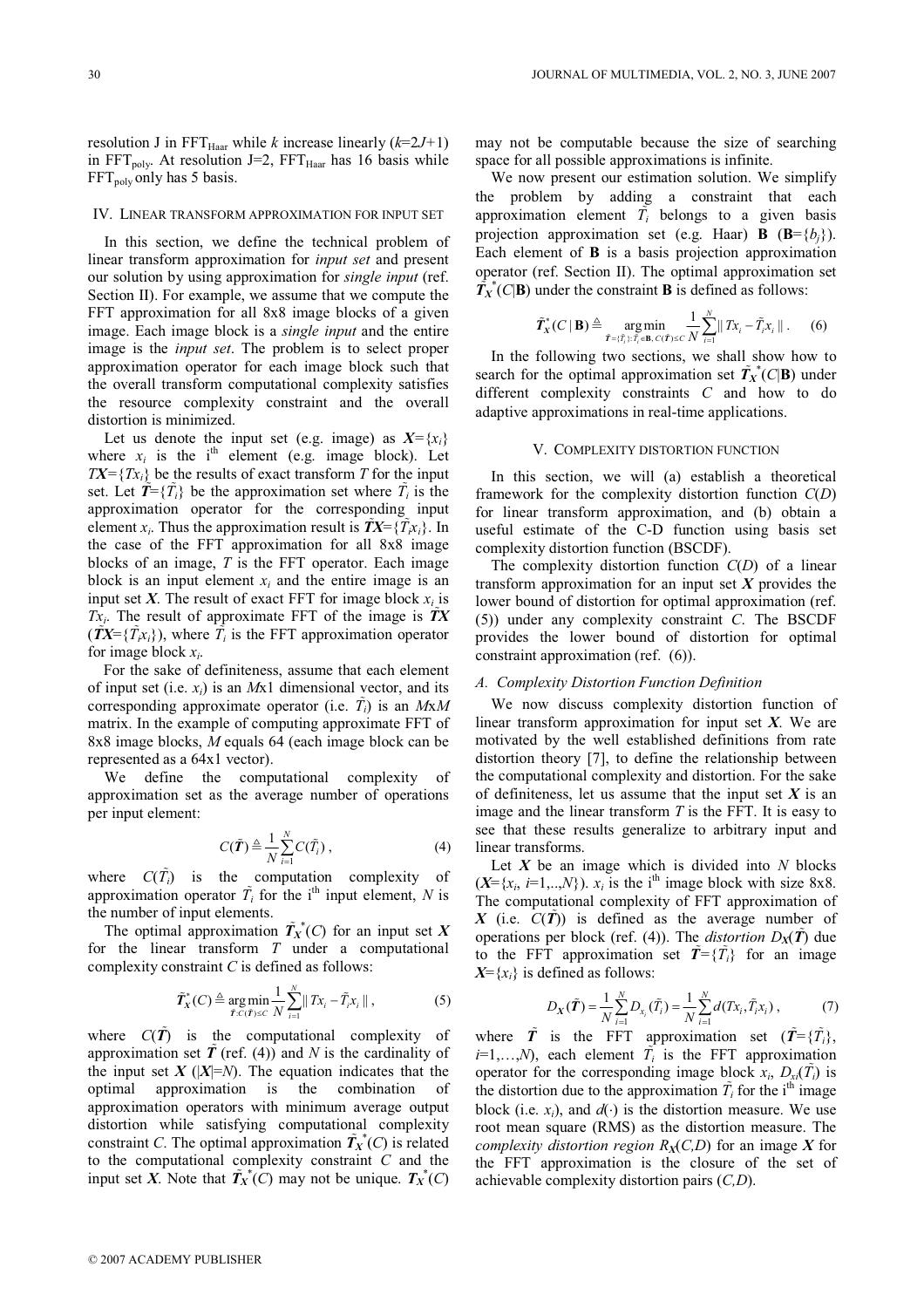**Definition:** The *complexity distortion function*  $C<sup>T</sup><sub>X</sub>(D)$  for an image  $X$ , for the approximation of linear transform  $T$  is defined as the infimum of all complexities C such that  $(C,D)$  is in the achievable complexity distortion region for a given distortion D.

$$
C_X^T(D) = \inf_{\tilde{T}:D_X(\tilde{T}) \le D} C(\tilde{T}),
$$
\n(8)

where  $C(\tilde{T})$  and  $D_X(\tilde{T})$  are the computational complexity (ref. eq.(4)) and distortion (ref. eq.(7)) of  $FFT$ approximation  $T$  for the image  $X$  respectively. Since  $\overline{C}^T$ <sub>X</sub>(D) is the minimum complexity over increasingly larger sets as *D* increases,  $C^T_{X}(D)$  is non-increasing in *D*. In [5], we prove that  $C<sup>T</sup><sub>X</sub>(D)$  is convex.

In the similar manner to rate distortion theory [7], the complexity distortion function can be defined in another way as distortion complexity function  $D<sup>T</sup><sub>X</sub>(C)$ .  $D<sup>T</sup><sub>X</sub>(C)$  is equivalent to the complexity distortion function  $C<sup>T</sup><sub>X</sub>(D)$ . It is straightforward to prove the equivalence. The  $D^{T}$ <sub>X</sub>(C) provides the lower bound of distortion for the optimal approximation (ref. eq. $(5)$ ) under any complexity constraint C. Note that the  $C^{T}$ <sub>X</sub>(*D*) (or  $D^{T}$ <sub>X</sub>(*C*)) might not be computable or achievable.

# B. Basis Set Complexity Distortion Function (BSCDF)

We now propose the use of a basis projection approximation set (e.g. polynomial / Haar) to estimate the complexity distortion function  $C(D)$ . A basis projection approximation set leads to a Basis Set Complexity Distortion Function (BSCDF). The BSCDF is the complexity distortion function based on the condition that any FFT approximation operator of image block  $x_i$  (i.e.  $T_i$ ) must belong to a given basis projection approximation set **B** (i.e.  $\overline{T}_i \in \mathbf{B}$ ). The *Basis Set Complexity Distortion Function* (BSCDF)  $C^T_X(D|\mathbf{B})$  for an image X, for the FFT approximation using basis projection approximation set B is defined as follows:

$$
C_X^T(D \mid \mathbf{B}) = \inf_{\tilde{T} : \tilde{T}_i \in \mathbf{B}, \ D_X(\tilde{T}) \le D} C(\tilde{T}), \tag{9}
$$

where  $C(\tilde{T})$  and  $D_X(\tilde{T})$  are the computational complexity (ref. (4)) and distortion (ref. (7)) of the FFT approximation  $\tilde{T}$  for the image X respectively. Each element of  $\tilde{T}$  (i.e.  $\tilde{T}_i$ ), that is the FFT approximation operator of the corresponding image block  $x_i$ , belongs to approximation set B. In similar manner to distortion complexity function  $D^{T}_{\mathcal{X}}(C)$ , we can define the basis set distortion complexity function (BSDCF)  $D^T_{X}(C|\mathbf{B})$ , which is equivalent to the BSCDF.

In this paper, we present two available basis projection approximation sets for the FFT approximation: (a) Haar wavelet basis projection set  $B<sup>H</sup>$  and (b) Orthogonal polynomial basis projection set  $B<sup>P</sup>$ . Both sets have four elements  $(\mathbf{B}^{\text{H}} = \{b^H_{j}, j=0,1,2,3\}, \mathbf{B}^{\text{P}} = \{b^P_{j}, j=0,1,2,3\})$ where  $b^H$ <sub>0</sub>,  $b^H$ <sub>1</sub>,  $b^H$ <sub>2</sub> are FFT approximation using Haar wavelet basis projection at resolution J=0,1,2,  $b^{\bar{P}}_{0}$ ,  $b^P_{1}$ ,  $b<sup>P</sup>$ <sub>2</sub> are FFT approximation using orthogonal polynomial basis projection at resolution J=0,1,2,  $b^H$ <sub>3</sub> and  $b^P$ <sub>3</sub> are exact FFT. If the image size is large, the computation of BSCDF is very expensive even if we only use  $B<sup>H</sup>$  or  $B<sup>P</sup>$ which has four operators. The number of possible approximation permutation of all image blocks is  $N^4$ 

where  $N$  is the number of image blocks. Hence, we present a fast step-wise algorithm to estimate BSCDF using Haar wavelet basis projection set  $B<sup>H</sup>$ . This procedure also holds true for other basis projections such  $\overline{a}$ s  $\overline{B}^P$ .

The step-wise algorithm starts from the  $(C,D)$  pair such that exact FFT (i.e.  $b^H_{3}$ ) is used for all image blocks and ends with (C,D) pair where FFT approximation for all image blocks are based on Haar wavelet basis projection approximation at resolution J=0 (i.e.  $b^H$ <sub>0</sub>). At each step, we first select the image block using FFT approximation operator  $b^H_1$ ,  $b^H_2$  or  $b^H_3$  such that changing its approximation to the lower complexity approximation in **B<sup>H</sup>** (decrease index number by 1 e.g.  $b^H$ <sub>3</sub> $\rightarrow b^H$ <sub>2</sub> or  $b^H_1 \rightarrow b^H_1$  or  $b^H_1 \rightarrow b^H_0$ ) introduces the maximum ratio between complexity decrement and distortion increment  $(|\Delta C/\Delta D|)$ , i.e. we look for the block that maximize the rate of change, thereby intuitively being close to the tangent to the C-D lower bound. Then we change the approximation operator of the selected block to the lower complexity approximation (decreasing operator index by 1) and get a new  $(C,D)$  pair. Hence, we will obtain a C-D curve estimation by repeating this procedure. Our fast stepwise algorithm only generates 3N-1 C-D pairs. Comparing with searching for exact BSCDF which search for lower bound from  $N^4$  possible C-D pairs, our algorithm saves a lot of computations. However, our algorithm only introduces a small distortion. The estimation results are shown in Figure 7. We can see that the exact BSCDF and estimation are very close for both polynomial basis approximation and Haar wavelet basis approximation.

In our fast stepwise algorithm, at each step, we obtain a approximation index list  $L = \{L(i), i=1,...,N\}$ , each element  $L(i)$  indicates the index of approximation operator for image block  $x_i$ . For example, at the beginning when all image block use exact FFT  $b^H$ <sub>3</sub>,  $l_i=3$ ,  $i=1,...,N$ . Using approximation index list, we can estimate the optimal constraint approximation set  $\tilde{T}_X^*(C|\mathbf{B}^{\mathbf{H}})$  (ref. (6)). Let us denote the overall complexity and approximation index list at the  $k^{th}$  step as  $C_k$  and  $L_k$ . The optimal constraint approximation set is represented as follows:

$$
\tilde{T}_X(C_k | \mathbf{B}^{\mathbf{H}}) = \{ \tilde{T}_i | \tilde{T}_i = b_{L_k(i)}^H, i = 1, ..., N \}.
$$
 (10)

#### VI. RESOURCE ADAPTIVE APPROXIMATIONS

In this section, we shall discuss how to do resource adaptive FFT approximation in real applications. The idea is we select several operating points or  $(C, D)$  pairs along the estimation of basic set complexity distortion curve (BSCDF) and save the corresponding  $(C, D)$  values and approximation index list (ref. Section V.B) in the image metadata during the encoding. In the real FFT approximation, we select an appropriate operating point which guarantees that the complexity constraint is satisfied and use the corresponding approximation index list to do the FFT approximation.

We use operating points instead of the whole BSCDF curve because of two reasons. First, the computation for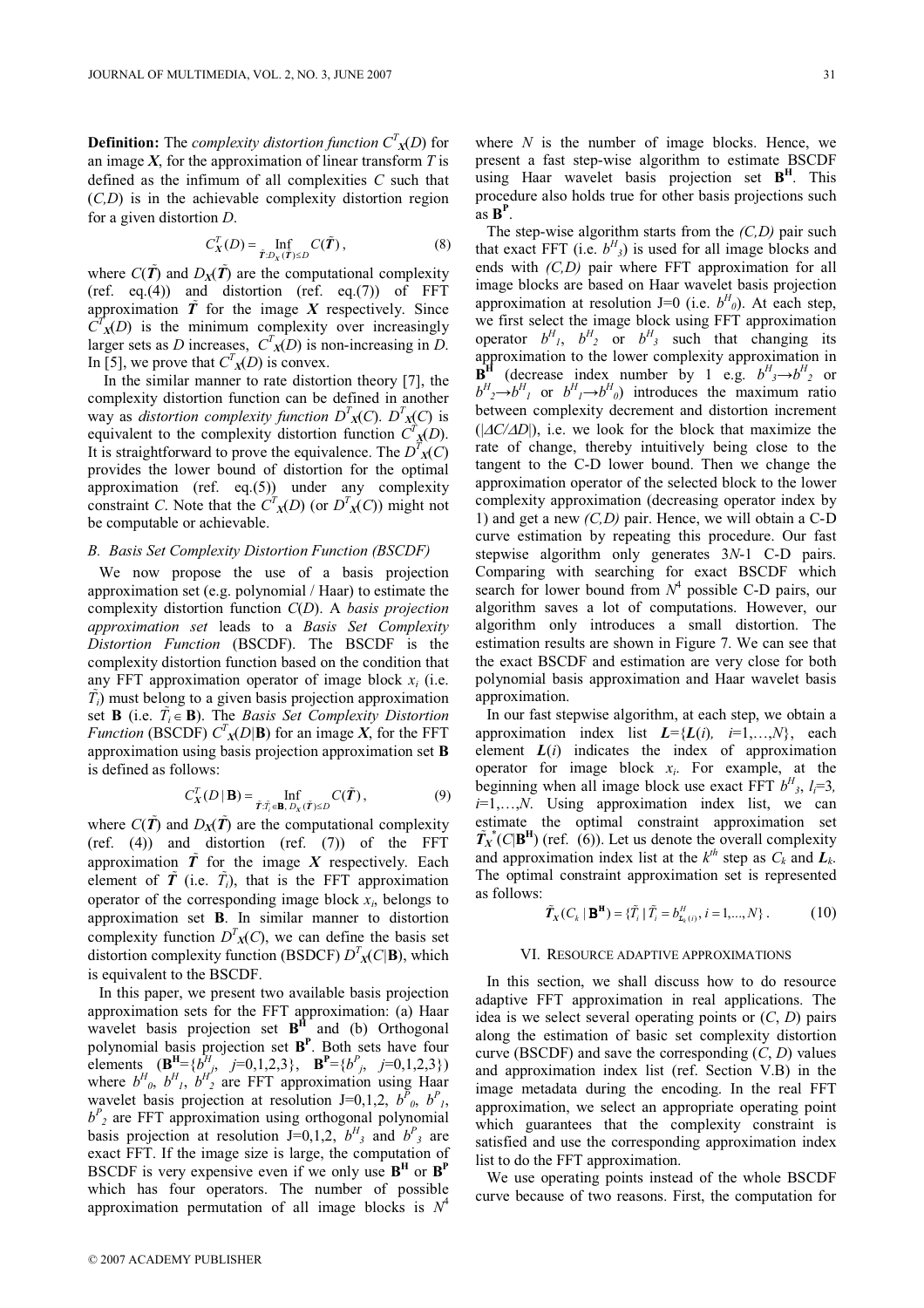estimating BSCDF is relatively expensive comparing with the complexity of transform approximation (e.g. FFT approximation). The second reason is that storing the entire BSCDF in the metadata as results in a huge image file. Therefore, we pre-compute the BSCDF offline using fast stepwise algorithm (ref. Section V.B), select optimal operating points on the estimated BSCDF and storing these operating points  $(C_k, D_k)$  and their corresponding approximation index list  $L_k$  in the metadata of image.

## A. Operating point selection

We now show how to approximate the C-D curve, using  $K$  operating points on the curve. We use our stepwise algorithm (see Section V.B), to estimate the C-D curve. For the sake of simplicity, we use the distortion complexity function  $D(C)$  to denote C-D curve in this section. Note that distortion complexity function is equivalent to the complexity distortion function  $C(D)$ (ref. Section V.A).

Let us denote the  $K+2$  operating points (K operating points on  $D(C)$  and two end points of  $D(C)$ ) as  $(C_k, D_k)$ ,  $k=0,...,K+1$ ,  $C_0 \geq ... \geq C_{K+1}$ ,  $D_0 \leq ... \leq D_{K+1}$ .  $(C_0, D_0)$  and  $(C_{K+1},D_{K+1})$  are two ending points. Since the two ending points  $(C_0, D_0)$  and  $(C_{K+1}, D_{K+1})$  are fixed when the distortion complexity function  $D(C)$  is given, we only need to find the optimal  $K$  operating points on  $D(C)$ . Figure 6 shows a distortion complexity function with 5  $(K=3)$  operating points.



Figure 6: Five operating points  $(K=3)$  on distortion complexity curve. Points with label 1,2,3 are operating points on  $D(C)$  and points with label 0, 4 are two end points.

When the available complexity C is in the interval  $[C_k, \cdot]$  $(C_{k-1})$ , the operating point  $(C_k, D_k)$  is selected because it introduces minimum distortion amongst all operating points while satisfying the complexity constraint  $(C_k \leq C)$ . The introduced distortion is  $D_k-D(C)$ . The average distortion over the interval  $[C_k, C_{k-1}]$  is represented as:

$$
\Delta D_k = \int_{C_k}^{C_{k-1}} p(C)[D_k - D(C)]dC , \qquad (11)
$$

where  $p(C)$  is the pdf of complexity constraint and  $D(C)$ is the inverse function of  $C(D)$ . Thus, the overall introduced distortion is:

$$
\Delta D = \sum_{k=1}^{K+1} \Delta D_k = \sum_{k=1}^{K+1} \int_{C_k}^{C_{k-1}} p(C) [D_k - D(C)] dC \tag{12}
$$

Therefore, the optimal selection is choosing the  $K$ operating points with the minimum introduced distortion.

$$
(C_1^*, D_1^*) = \underset{(c,d) \in \xi}{\arg \max} [(D_2 - d) \cdot (f(C_0) - f(c))]
$$
  

$$
f(c) = \int_{-\infty}^c p(C) dC
$$
 (13)

where  $\xi$  is the set of all  $(C,D)$  pairs on the  $C(D)$  curve.

We show in [5] that if  $\{(C_k, D_k), k=1, ..., K\}$  are optimal K operating points of C-D curve starting from  $(C_0, D_0)$  to  $(C_{K+1}, D_{K+1})$  and  $C_0 \geq ... \geq C_{K+1}$ ,  $D_0 \leq ... \leq D_{K+1}$ ,  $(C_k, D_k)$  is the optimal single operating point of the sub-curve of  $C(D)$ which starts from  $(C_{k-l}, D_{k-l})$  to  $(C_{k+l}, D_{k+l})$ . Thus, we can use an iterative algorithm to obtain the K operating points. In the algorithm, we initially select  $K$  operating points randomly and order them in complexity value. At each iteration, we update  $(C_k, D_k)$   $k=1,...K$  with the optimal single operating point (ref. eq. (13)) of the sub-curve between  $(C_{k-l}, D_{k-l})$  to  $(C_{k+l}, D_{k+l})$  (assuming that  $p(C)$  is uniform). Finally,  $\{(C_k, D_k)\}\$  will converge to the optimal operating points.

## B. Encoding and using metadata

We now show how to compute metadata using  $K$ operating points. In the image encoding phrase, we compute the estimation of basis set complexity distortion curve (BSCDF) for Haar and polynomial basis set (i.e.  $B<sup>H</sup>$  and  $B<sup>P</sup>$ ) for the image and select the optimal one. Second, we select the  $K$  operating points along the C-D curve of selected basis set. Thus, with the two ending points of the C-D curve, we have  $K+2$  operating points denoted as  $(C_k, D_k)$ ,  $k=0, ..., K+1$ ,  $C_0 \geq ... \geq C_{K+1}$ ,  $D_0 \leq ... \leq D_{K+1}$ . Obviously,  $(C_0, D_0)$  and  $(C_{K+1}, D_{K+1})$  are the two ending points of the C-D curve. Finally, we save three things in the image metadata: (a) basis bit: (0: polynomial basis and 1: Haar wavelet basis), (b)  $K+2$  $(C,D)$  values: (each is a 16 bit float) and (c) K approximation index lists  $L_k$ ,  $k=1,...K$ :  $L_k$  is corresponding with the  $(C_k, D_k)$  with size N where N is the number of 8\*8 image blocks in the image.  $L_k(i)$  is approximation operator index for the image block  $x_i$ . For example, assuming  $L_k(i)=2$  and we use Haar wavelet basis set  $B<sup>H</sup>$  to approximate FFT, the approximation operator for image block  $x_i$  is FFT approximation using Haar wavelet basis projection at resolution 2 (i.e.  $b^H_{2}$ ). In this paper, both polynomial basis set  $B<sup>P</sup>$  and Haar wavelet basis set  $B<sup>H</sup>$  have four elements. Hence,  $L<sub>k</sub>(i)$  needs 2 bits. Since the approximation index list corresponding with  $(C_0, D_0)$  and  $(C_{K+1}, D_{K+1})$  are vectors whose elements are all three and zero respectively. We need not save them in the metadata. Therefore, the size of metadata is  $2KN+32(K+2)+1$  bits. When we set  $K=4$ , metadata size is about 1/64 of the gray level image.

In the FFT approximation phrase, the image and computational complexity constraint C are given. We first read the basis bit and select corresponding basis set. Then we select  $C_k$  such that  $C_{k-1} > C \geq C_k$  from the list of complexity values saved in the image metadata. Finally, we use  $L_k$  which is corresponding to  $C_i$  to do FFT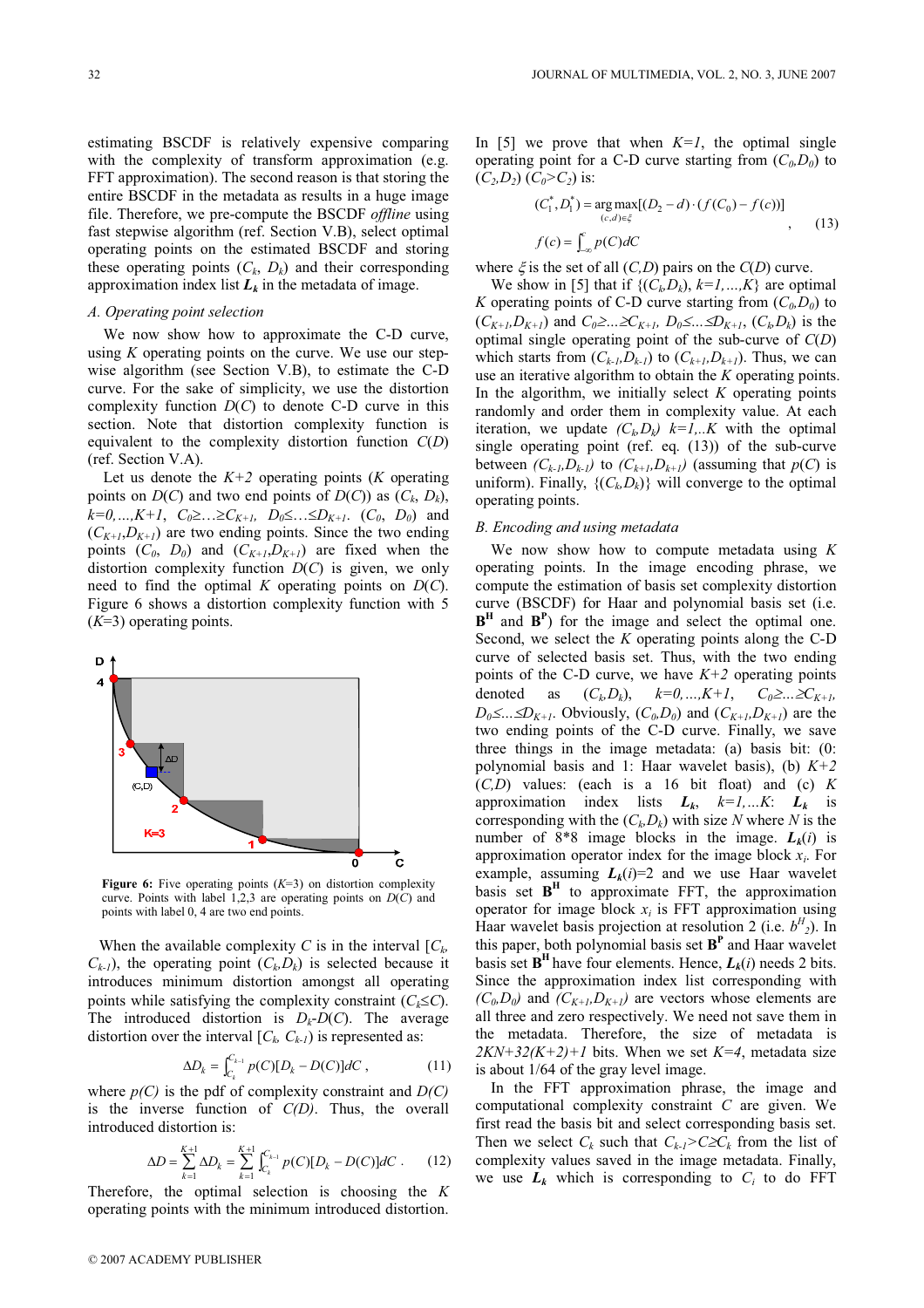approximation. The complexity of this approximation is guaranteed to be less than the complexity constraint.

# VII. EXPERIMENTAL RESULTS

In this section, we present our experimental results for (a) estimating the basis set complexity distortion function (BSCDF), (b) comparing FFT approximation using Haar wavelet basis and polynomial basis and (c) optimal operating point selection. We used a well known image – Lena at resolution 256x256 and 64x64 to test our framework.

#### A. Estimation of BSCDF

We now present our experimental results for estimating the BSCDF (ref. Section V.B). We select Lena image with resolution 64x64 as the input set  $X$  that contains 64 8x8 image blocks  $(|X|=64)$ . We select the resolution 64x64 rather than 256x256 here because the computational complexity of searching exact BSCDF (ref. Section V.B) increases exponentially with the number of image blocks. The number of achievable C-D pairs for Lena  $256x256$  and Lena  $64x64$  are  $1024<sup>4</sup>$  and  $64<sup>4</sup>$  respectively. Therefore computing the *exact* CCDF for Lena 256x256 is very expensive.

We use two basis projection approximation sets for the FFT approximation: (a) Haar wavelet basis projection set  $B<sup>H</sup>$  and (b) Orthogonal polynomial basis projection set  $\mathbf{B}^{\text{P}}$ . Both sets have four elements  $(\mathbf{B}^{\text{H}} = \{b^H_{j}, j=0,1,2,3\},\)$  $\mathbf{B}^{\text{P}} = \{b^P_{j}, j=0,1,2,3\}$  where  $b^H_{0}, b^H_{1}, b^H_{2}$  are FFT approximation using Haar wavelet basis projection at resolution J=0,1,2,  $b^P$ <sub>0</sub>,  $b^P$ <sub>1</sub>,  $b^P$ <sub>2</sub> are FFT approximation using orthogonal polynomial basis projection at resolution J=0,1,2,  $b^H$ <sub>3</sub> and  $b^P$ <sub>3</sub> are exact FFT.



Figure 7. BSCDF estimation results for Lena image 64x64 for FFT approximation using polynomial basis set  $B<sup>P</sup>$  and Haar wavelet basis set  $B<sup>H</sup>$ 

Figure 7 shows the exact basis set complexity distortion curve and the estimation using step-wise algorithm for polynomial basis set  $B<sup>P</sup>$  and Haar wavelet basis set  $B<sup>H</sup>$ . We can see that two BSCDFs are nonincreasing convex curves and the estimation results are very close to the exact BSCDFs. We use relative distortion difference to evaluate our fast estimation

algorithm. The relative distortion difference  $\tau$  is defined as follows:

$$
\tau = \frac{\int_{C_0}^{C(T)} [\tilde{D}_X^T(C \mid \mathbf{B}) - D_X^T(C \mid \mathbf{B})] dC}{\int_{C_0}^{C(T)} D_X^T(C \mid \mathbf{B}) dC},
$$
\n(14)

where  $D^{T}_{\mathbf{X}}(C|\mathbf{B})$  and  $\tilde{D}^{T}_{\mathbf{X}}(C|\mathbf{B})$  are exact BSDCF and estimated BSDCF based on basis projection approximation set **B** respectively,  $C(T)$  is the complexity of exact FFT,  $C_0$  is the complexity to compute the lowest FFT coefficient  $(C_0=C(b^H)_0) = C(b^P)_0 = 63$  operations). The relative distortion difference for BSCDF estimation based on polynomial basis and Haar wavelet basis are 1.4% and 0.039% respectively. This shows that our BSCDF estimation algorithm is excellent.

# B. Comapring FFT approximation using polynomail basis set and Haar wavelet basis set

We compare the FFT approximation using polynomial basis set  $B^P$  and Haar wavelet basis set  $B^H$  using estimation of basis set complexity distortion function BSCDF. The lower the BSCDF, the better the basis set. We can see FFT approximation using Haar wavelet basis  $B<sup>H</sup>$  has lower BSCDF for both Lena image 64x64 (Figure 7) and Lena image 256x256 (Figure 8). We use relative distortion difference to qualify the difference between two basis sets. The relative distortion difference  $\Delta_X(\textbf{B}^{\textbf{P}},$  $\mathbf{B}^{\mathrm{H}}$ ) between FFT approximation using  $\mathbf{B}^{\mathrm{P}}$  and  $\mathbf{B}^{\mathrm{H}}$  for image  $X$  is defined as follows:

$$
\Delta_X(\mathbf{B}^{\mathbf{P}}, \mathbf{B}^{\mathbf{H}}) = \frac{\int_{C_0}^{C(T)} |\tilde{D}_X^T(C | \mathbf{B}^{\mathbf{P}}) - \tilde{D}_X^T(C | \mathbf{B}^{\mathbf{H}})| dC}{\min(\int_{C_0}^{C(T)} \tilde{D}_X^T(C | \mathbf{B}^{\mathbf{P}}) dC, \int_{C_0}^{C(T)} \tilde{D}_X^T(C | \mathbf{B}^{\mathbf{H}}) dC)},
$$
\n(15)

where  $\tilde{D}^T_{X}(C|\mathbf{B}^{\mathbf{P}})$  and  $\tilde{D}^T_{X}(C|\mathbf{B}^{\mathbf{P}})$  are estimation of BSDCF for image  $X$  for FFT approximation using polynomial basis set  $B^P$  and Haar wavelet basis  $B^{\bar{H}}$ respectively. The relative distortion difference  $\Delta_X(\textbf{B}^{\textbf{P}}, \textbf{B}^{\textbf{H}})$ for Lena image 64x64 and Lena image 256x256 are 21.2% and 15.1% respectively.



Figure 8. Estimation of basis set complexity distortion function (BSCDF) for Lena image 256x256 for FFT approximation using polynomial basis set  $\mathbf{B}^{\text{P}}$  and Haar wavelet basis set  $\mathbf{B}^{\text{H}}$ .

The  $B<sup>H</sup>$  is better than  $B<sup>P</sup>$  because Haar wavelet basis projection approximates more FFT coefficients (higher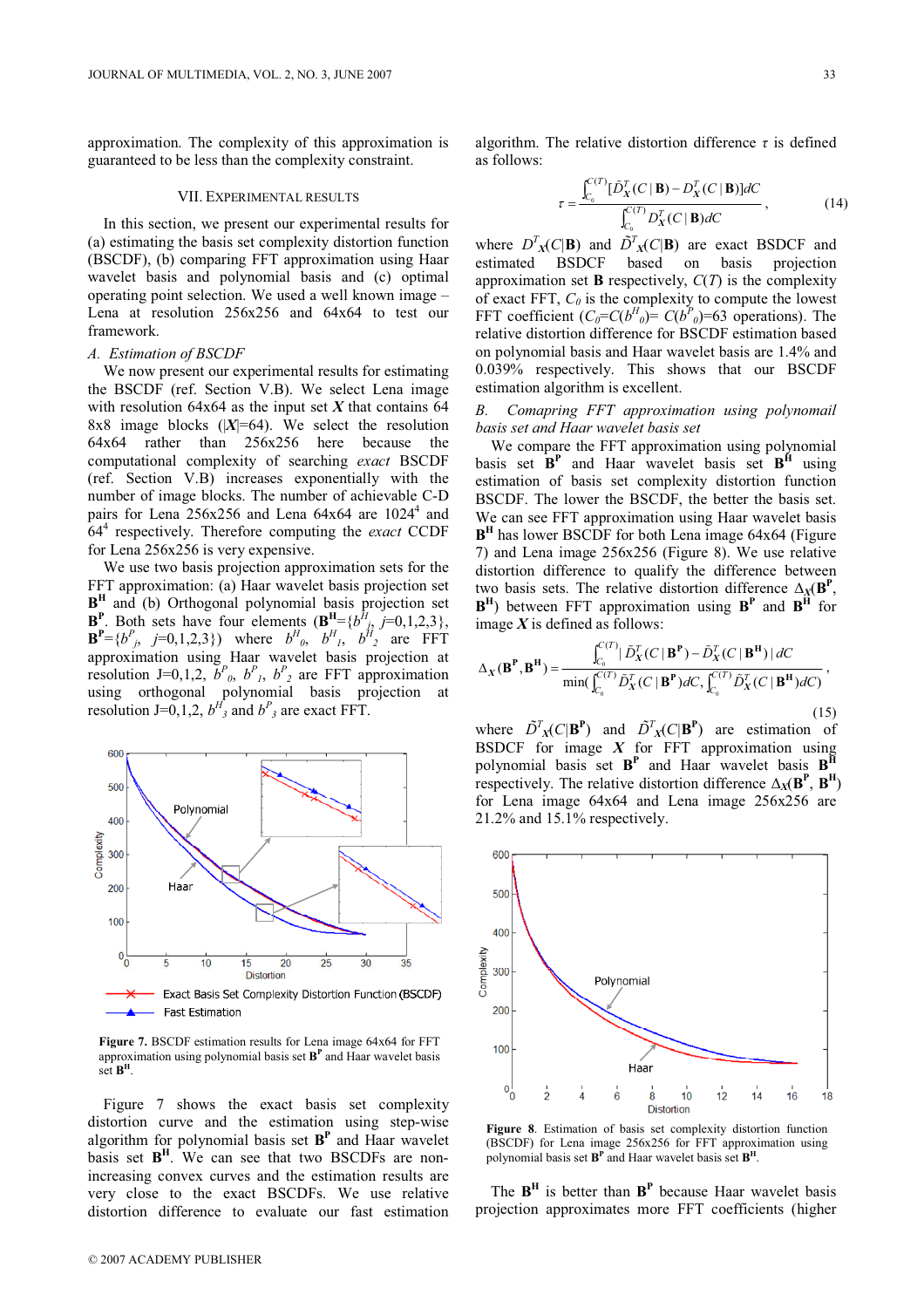frequency) than polynomial basis projection (ref. Figure 3 and Figure 5) which results in smaller distortion. Additionally Haar wavelet basis projection (ref. Table 3) requires even less complexity than polynomial basis projection (ref. Table 2) at basis resolution  $J=1,2$  for FFT approximation.

# C. Operating point selection

We now present the experimental results for optimal operating point selection (ref. Section VI.A). Figure 9 shows the optimal operating point selection  $(K=4)$  results on the estimation of BSCDF for Lena image 256x256 for FFT approximation using Haar wavelet basis set  $B<sup>H</sup>$ . The optimal operating points are selected using our iterative algorithm. For each operating point, we also show the corresponding recovered image by using exact inverse FFT (IFFT). The triangles in the figure are the two end points and the stars are the four optimal operating points.



Figure 9. Optimal operating point selection  $(K=4)$  on the BSCDF for Lena image 256x256 for FFT approximation using Haar wavelet basis set  $B<sup>H</sup>$ .

# VIII. CONCLUSION

In this paper, we have attempted to create a systematic framework for linear transform approximation using orthogonal basis projection technique. There were three key ideas – (a) orthonormal basis functions to approximate the input, (b) we showed the existence of a convex complexity-distortion curve, and showed how to approximate the curve given a specific basis set, and (c) we finally showed how to compute operating points on the C-D curve, and embed metadata in the image. Our approach is generic, and applies to any linear transform.

Our experimental results on the Lena image are excellent. They showed (a) that our BSCDF estimation algorithm is close to the exact BSCDF. The relative error are 1.4% and 0.039% for polynomial basis and Haar wavelet basis respectively, (b) Haar wavelet basis set has better result than polynomial basis set for FFT approximation for Lena image and (c) We finally showed the results of optimal operating point selection.

 This result can be extended in many directions. We plan to combine existing pruning techniques with our basis projection techniques. We also plan to combine different basis projection techniques (e.g. Haar and polynomials), for more efficient basis approximation. We also plan to extend our framework to inverse FFT (IFFT) approximations.

## ACKNOWLEDGMENT

This research work is supported by the NSF Grant: NSF 03-08268: "Development Of Quality-Adaptive Media-Flow Architectures To Support Sensor Data Management".

#### **REFERENCES**

- [1] F. ARGENTI, F. D. TAGLIA and E. D. RE (2002). "Audio decoding with frequency and compleixty scalability". Proc. Inst. Elect. Eng., Vis., Imag, Signal Process. 149(3): 152-158.
- [2] S. C. CHAN and K. L. HO (1991). "A new twodimensional fast cosine transform algorithm". IEEE Transaction on Acoust., Speech, Signal Processing 39: 481-485.
- [3] W. CHEN, C. H. SMITH and S. D. FRALICK (1977). "A fast computational algorithm for the discrete cosine transform". IEEE Trans. Commun. COMM-25: 1004- 1009.
- [4] Y. CHEN, Z. ZHONG and T.-H. LAN (2002). "Regulated complexity scalable MPEG-2 video decoding for media processors", Circuits and Systems for Video Technology, IEEE Transactions on, 678-687,
- [5] Y. CHEN and H. SUNDARAM (2005). "Approximate Linear Transforms for Real Time Applications". Arts Media and Engineering Program, Arizona State University, AME-TR-2005-17, 2005.
- [6] Y. CHEN and H. SUNDARAM (2006). "Basis Projection for Linear Transform Approximation in Real-Time Applications", IEEE International Conference on Acoustics, Speech and Signal Processing (ICASSP), Toulouse, France, May 2006.
- [7] T. M. COVER and J. A. THOMAS (1991). "Elements of information theory". Wiley series in telecommunications. New York, Wiley: xxii, 542.
- [8] P. DUHAMEL and C. GUILLEMOT (1990). "Polynomial transform computation of the 2-D DCT", IEEE Int'l Conf. Acoustics, Speech, and Signal Processing (ICASSP), 1515-1518, 1990.
- [9] J. M. EMMERT, J. A. CHEATHAM, B. JAGANNATHAN, et al. (2003). "An FFT approximation technique suitable for on-chip generation and analysis of sinusoidal signals", IEEE International Symposium on Defect and Fault Tolerance in VLSI Systems, 361-368, 3-5 Nov.
- [10] E. Felg and S. WINOGRAD (1992). "Fast algorithm for the discrete cosine transfom". IEEE. Trans. on Signal Proc. 40(9): 2174-2193.
- [11] H. S. Hou (1987). "A fast recursive algorithm for computing the discrete cosine transform". IEEE Transaction on Acoust., Speech, Signal Processing ASSP-35: 1455-1461.
- [12] Z. Hu and H. WAN (2005). "A novel generic fast Fourier transform pruning technique and complexity analysis". IEEE Trans. Signal Processing 53(1): 274-282.
- [13] Y. HUANG, J. WU and C. CHANG (2000). "A generalized output pruning algorithm for matrix-vector multiplication and its application to computing pruning discrete cosine transform". IEEE Trans. Signal Processing 48(2): 561- 563.